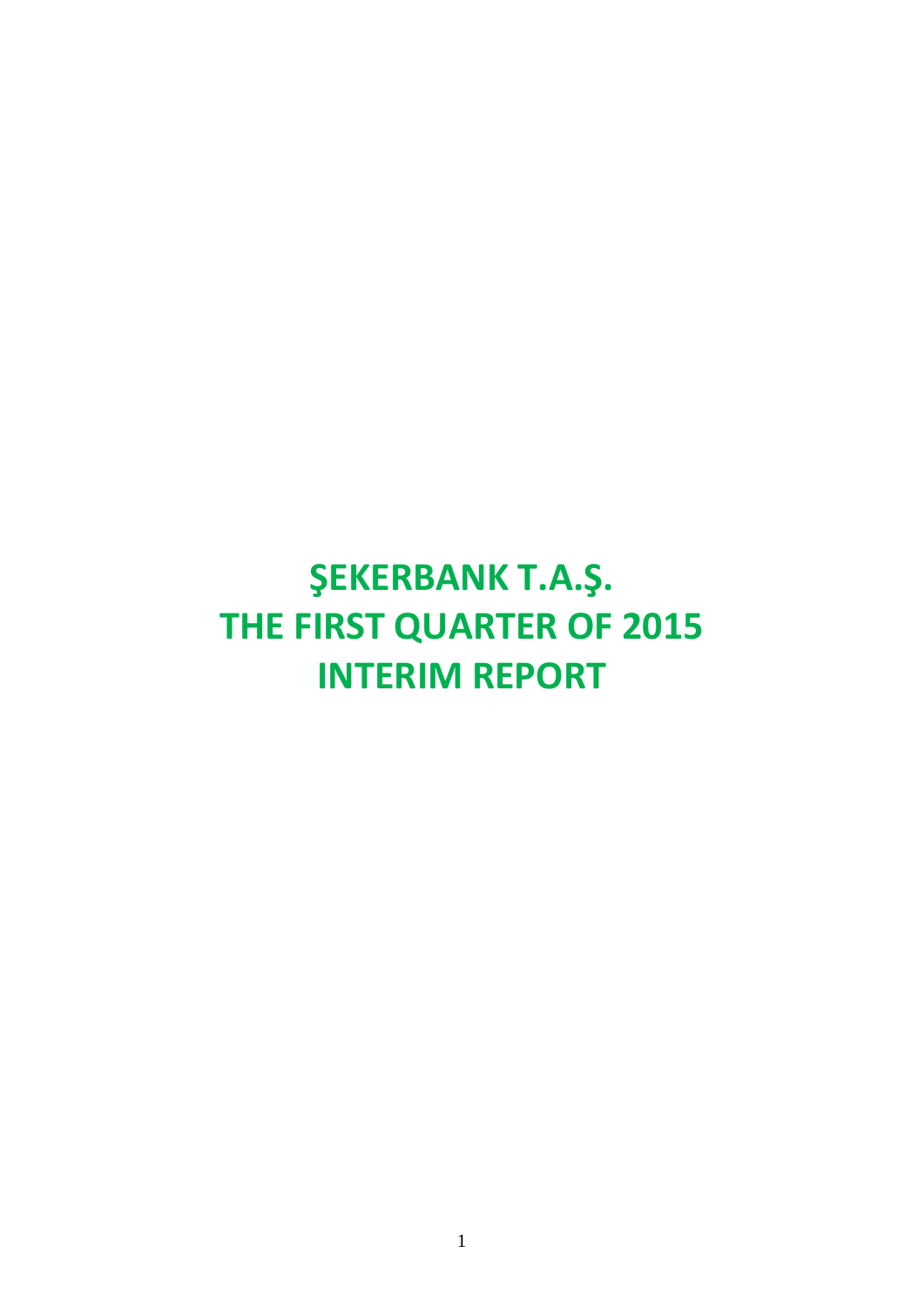#### **ŞEKERBANK FIRST QUARTER OF 2015 INTERIM REPORT**

#### **GENERAL INFORMATION**

#### **Bank's Incorporation Date, Beginning Statue, Changes in the Existing Statue**

Şekerbank T.A.Ş. ('the Bank') was founded in 1953 as a Turkish bank with 14 partners in Eskişehir and started its operations under Pancar Kooperatifleri Bankası A.Ş. in Eskişehir and changed its name to Şekerbank T.A.Ş by moving headquarters to Ankara in 1956. 15 % of the Bank shares were offered to public in 1997 and currently 33,76 % of the Bank shares are publicly offered. One of the main Bank's shareholders, Şekerbank T.A.Ş. Voluntary Pension Fund, provides its members with additional social rights and retirement guarantees in the social security system. The Bank has subsidiaries and affiliates in the sectors of finance and tourism.

#### **Shareholder Structure**

| <b>Shareholders</b>                        | <b>Number of Shares</b> | <b>Nominal Value(TRL)</b> | Share Ratio (%) |
|--------------------------------------------|-------------------------|---------------------------|-----------------|
| Şekerbank T.A.Ş. Voluntary<br>Pension Fund | 382.260.464,98          | 382.260.464.98            | 35,1605         |
| Samruk Kazyna National Welfare<br>Fund     | 219.310.353,00          | 219.310.353,00            | 20.1723         |
| <b>BTA Securities JSC</b>                  | 117.638.674,00          | 117.638.674,00            | 10,8205         |
| <b>Sugar Beet Cooperatives</b>             | 940.137,27              | 940.137,27                | 0,0865          |
| <b>Publicly Traded</b>                     | 367.037.254,75          | 367.037.254,75            | 33,7602         |
| Total(*)                                   | 1.087.186.884,00        | 1.087.186.884,00          | 100,00          |

*(\*) The capital of the Bank has been increased to TRL 1.158.000 Thousand as of 31 March 2015 with the approval of BRSA dated 7 May 2015 and numbered 7158.*

# **INTRODUCTION**

Şekerbank reached TL 29,3 Million net profit in the first 3 months of 2015. The deposit size of the Bank reached TL 13.875 Million, the asset size reached TL 21.549 Million. The equity size of the Bank over the same period grew by 16,13 %, reaching TL 2.405 Million, while the credit portfolio grew by 7,23 %, reaching TL 14.910 Million.

The share of the deposits used as the main funding resource of Şekerbank in the liability side reaches 64,39 % of the total liabilities and net worth.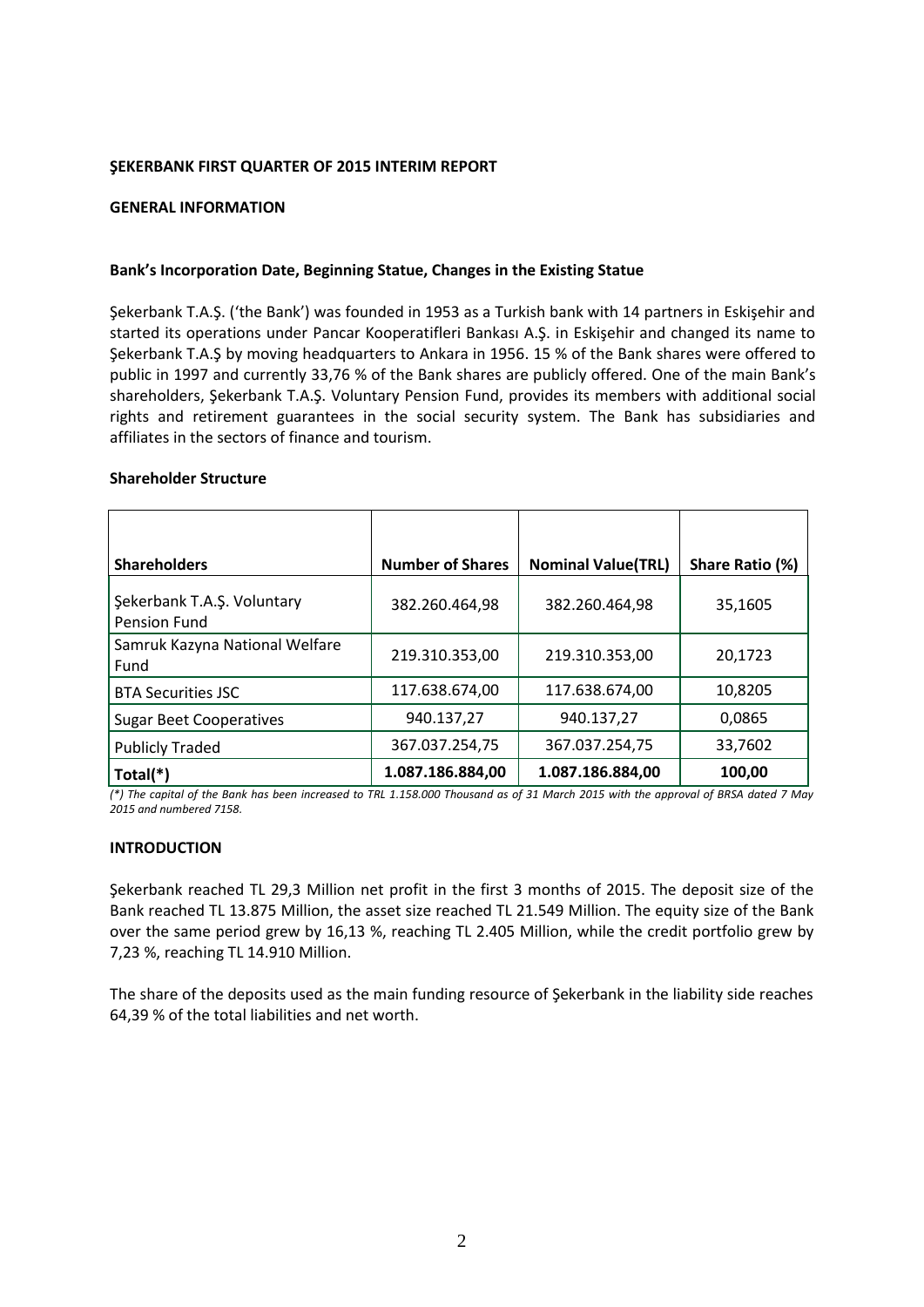### **Message from the Chairman**

Esteemed Shareholders,

As it's known, with the change in the policy of the FED, currencies of developing markets have started to lose value and interest rates have entered into increase trend globally. Developing countries, which have to borrow funds from outside to support their GDP growth because of insufficient internal savings, have been affected the most from the change in the policy of FED. Decrease in monetary expansion has unavoidably increased resource costs in Turkey and all over the world.

Within this frame, as of the second half of 2014 until February 2015 the Central Bank of the Republic of Turkey have been maintaining a loose monetary policy to support the growth. During this period, the Central Bank both endeavored to support growth and took precautions to minimize the effects of future changes of the global financing conditions on our economy.

We all know that in the future the terms of abundant and cheap finance will run out, consumption without production will become quite expensive and the countries which are accustomed to consume without producing will encounter with hard conditions. Our Central Bank that have anticipated such conditions since 2012 took measures aimed for the consumer loans' down size have decreased the profit of banking sector in the short term; however, that will yield advantageous results in medium-long term as our Central Bank aims to achieve a healthy growth originating from production rather than consumption and reduce the fragility caused by savings deficit of the Turkish economy.

Established with the purpose of supporting rural development and production 62 years ago and improved this purpose within sustainable development perspective, Şekerbank has been concentrating on production-oriented loans not only during the last period of time, but from the past till nowadays. Today, as a bank which allocated 89 percent of its loan portfolio to commercial loans, we have maintained our leadership in the sector in this field.

As a business organization which up to nowadays has succeeded in cooperation with real sector during the various vulnerable periods in our economy, we continued supporting production in the last period, when the economy has been growing below its potential.

As of 31 March 2015, total assets of the Bank grew 11% on annual basis, reaching 21,5 billion TL, while total credit portfolio reached 15 billion TL.

Since the beginning of the year the bank's total deposit volume has realized as 13,9 billion TL, growing faster than the loans in the first quarter .

As of the first quarter, the net worth of Şekerbank have risen to 2,4 billion TL, growing 16% on annual basis.

We believe that finance sector has an important growth potential. Despite the fluctuations in external conditions, our finance sector will continue to develop alternative resources, finance real sector and, thus, grow thanks to its strong financial structure.

As Şekerbank, we will sustain our model role in the sector with our expertise in financing production.

Best Regards, Dr. Hasan Basri Göktan Chairman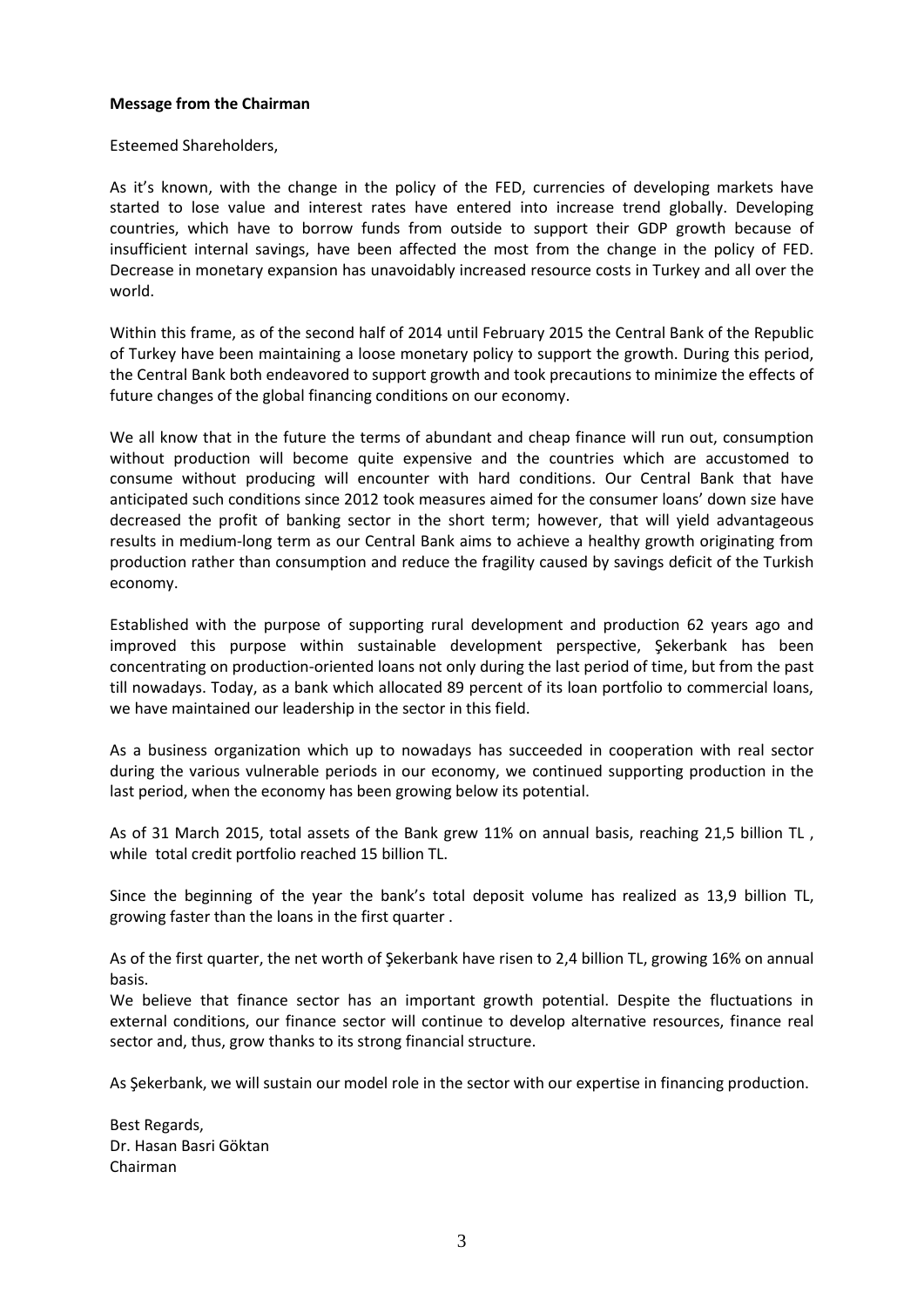### **Message from the General Manager**

Esteemed Stakeholders,

According to our non-consolidated financial results as of 31 March 2015, the Bank has achieved 29,3 million TL net profit with 90% growth compared to the same period of the last year.

As of 31 March 2015, while total assets grew 11% on annual basis, reaching 15 billion TL with 11%, our credit volume constituting 70% of the total assets has reached 21,5 billion TL.

As a bank which has been founded with the small savings of thousands of farmers and entrepreneurs in Anatolia 62 years ago, our purpose is still to provide suitable financing for farmers and entrepreneurs to increase national production.

We are the comrade of farmers and tradesmen. Within this context, since the beginning of the year we have been travelling from village to village to prevent our farmers from leaving their farms and to support continuation of production within the scope of "Family Farm Banking" that we launched at the end of last year so.

In the first quarter of the year we maintained 12% growth in agricultural loans, having better performance than the sector. We have supported production by providing finance to almost 7.500 farmer families all around Turkey.

With our mission "Community Banking", we will continue to work with all our strength to improve our achievements of the first quarter without deviating from our aims with the foresight that the competition will escalate in the fields we focus.

Yours sincerely,

Halit Yıldız General Manager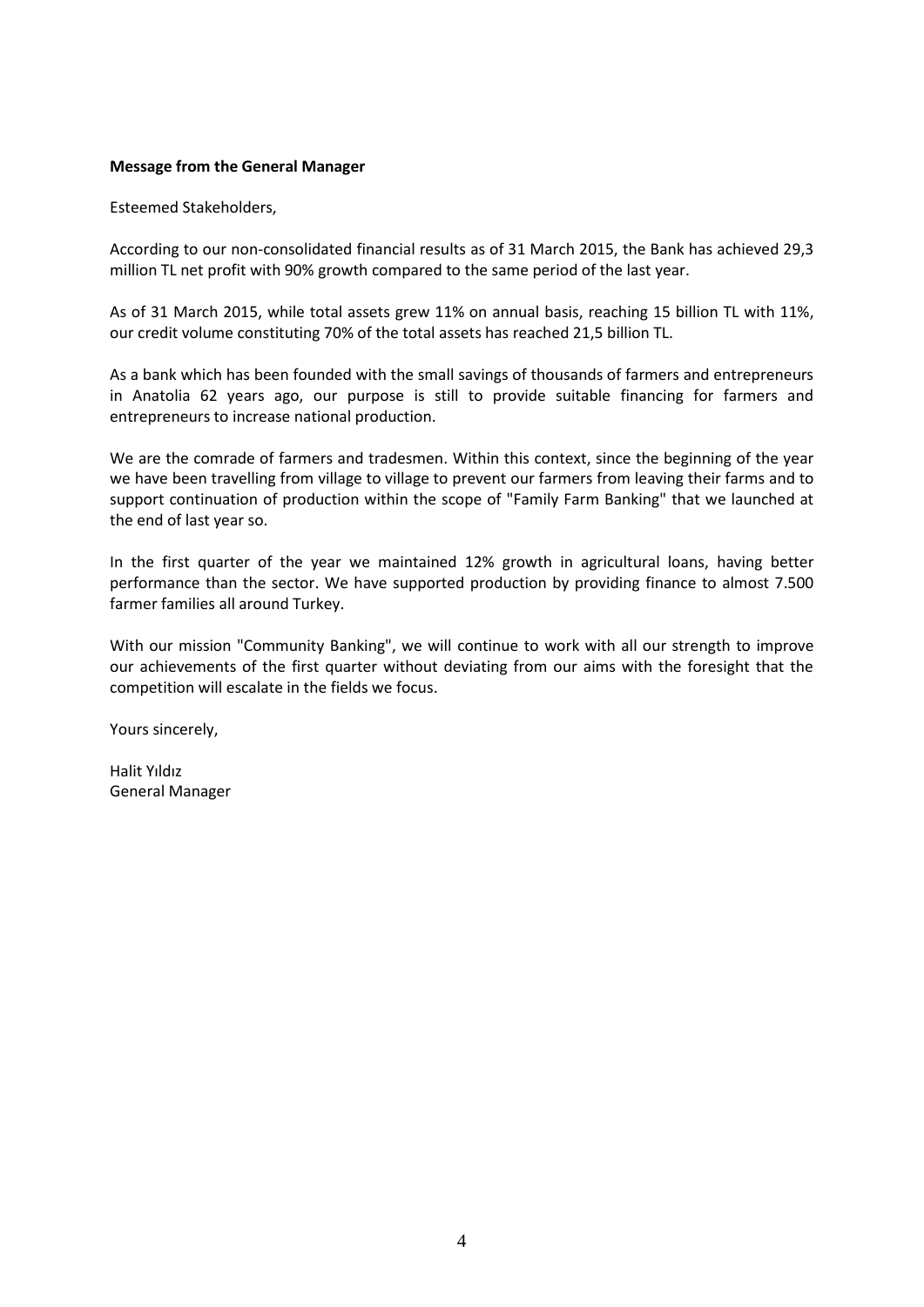# **Şekerbank by Numbers**

| <b>Financial Highlights</b><br>(TL thousand) | 31.03.2015 | 31.03.2014 |
|----------------------------------------------|------------|------------|
| Assets                                       | 21.548.938 | 19.441.577 |
| Loans (Net)                                  | 14.910.167 | 13.904.214 |
| <b>Securities</b>                            | 2.464.592  | 1.928.167  |
| Equity                                       | 2.405.197  | 2.071.174  |
| Deposits                                     | 13.875.077 | 13.083.168 |
| <b>Profit Before Taxation</b>                | 29.570     | 21.044     |
| <b>Net Profit</b>                            | 29.270     | 15.411     |

| <b>Financial Ratios</b> | 31.03.2015 | 31.03.2014 |
|-------------------------|------------|------------|
| Net Profit / Assets*    | 0.54%      | 0,32%      |
| Net Profit / Equity*    | 4,87%      | 2,98%      |
| Securities / Assets     | 11,44%     | 9,92%      |
| Loans (Net) / Assets    | 69,19%     | 71,52%     |
| Deposits / Assets       | 64,39%     | 67,29%     |

*\* Annualized*

**Explanations Regarding the Chairman and the Members of Board of Directors, General Manager and Executive Vice Presidents and Their Shares in the Bank as of 31.03.2015**

| <b>Title</b>             | <b>Name and Surname</b>    | <b>Responsibility Areas</b>                                      |  |
|--------------------------|----------------------------|------------------------------------------------------------------|--|
|                          |                            | Chairman<br>& Executive<br>Board                                 |  |
|                          |                            | Member,<br>Credit<br>Committee,                                  |  |
| Chairman of the Board of |                            | Corporate Governance Committee,                                  |  |
| <b>Directors</b>         | Dr.Hasan Basri Göktan      | <b>Remuneration Committee</b>                                    |  |
|                          |                            |                                                                  |  |
|                          |                            | Board Member, General Manager,                                   |  |
| <b>General Manager</b>   | Halit Haydar Yıldız        | <b>Credit Committee</b>                                          |  |
|                          |                            |                                                                  |  |
| Members of the Board of  |                            | Vice-Chairman,<br>Remuneration                                   |  |
| <b>Directors</b>         | Victor Romanyuk (*)        | Committee, Audit Committee                                       |  |
|                          |                            | Executive Board Member, Credit                                   |  |
|                          | Emin Erdem                 | Committee                                                        |  |
|                          | Erdal Batmaz               | <b>Executive Board Member</b>                                    |  |
|                          |                            | Executive Board Member, Credit                                   |  |
|                          | Nariman Zharkinbayev       | Committee                                                        |  |
|                          |                            | Audit<br>Committee,<br>Corporate                                 |  |
|                          | Halil Can Yeşilada (*)(**) | <b>Governance Committee</b>                                      |  |
|                          |                            | Independent<br>Director,                                         |  |
|                          | Üzeyir Baysal              | <b>Remuneration Committee</b>                                    |  |
|                          | Khosrow Kashani Zamani     | Corporate Governance Committee<br>Corporate Governance Committee |  |
|                          | Murat Ishmukhamedov (**)   |                                                                  |  |
|                          | Daniyar Amanov             |                                                                  |  |
|                          |                            | Independent Director, Corporate                                  |  |
|                          | Ulf Wokurka                | <b>Governance Committee</b>                                      |  |
|                          |                            |                                                                  |  |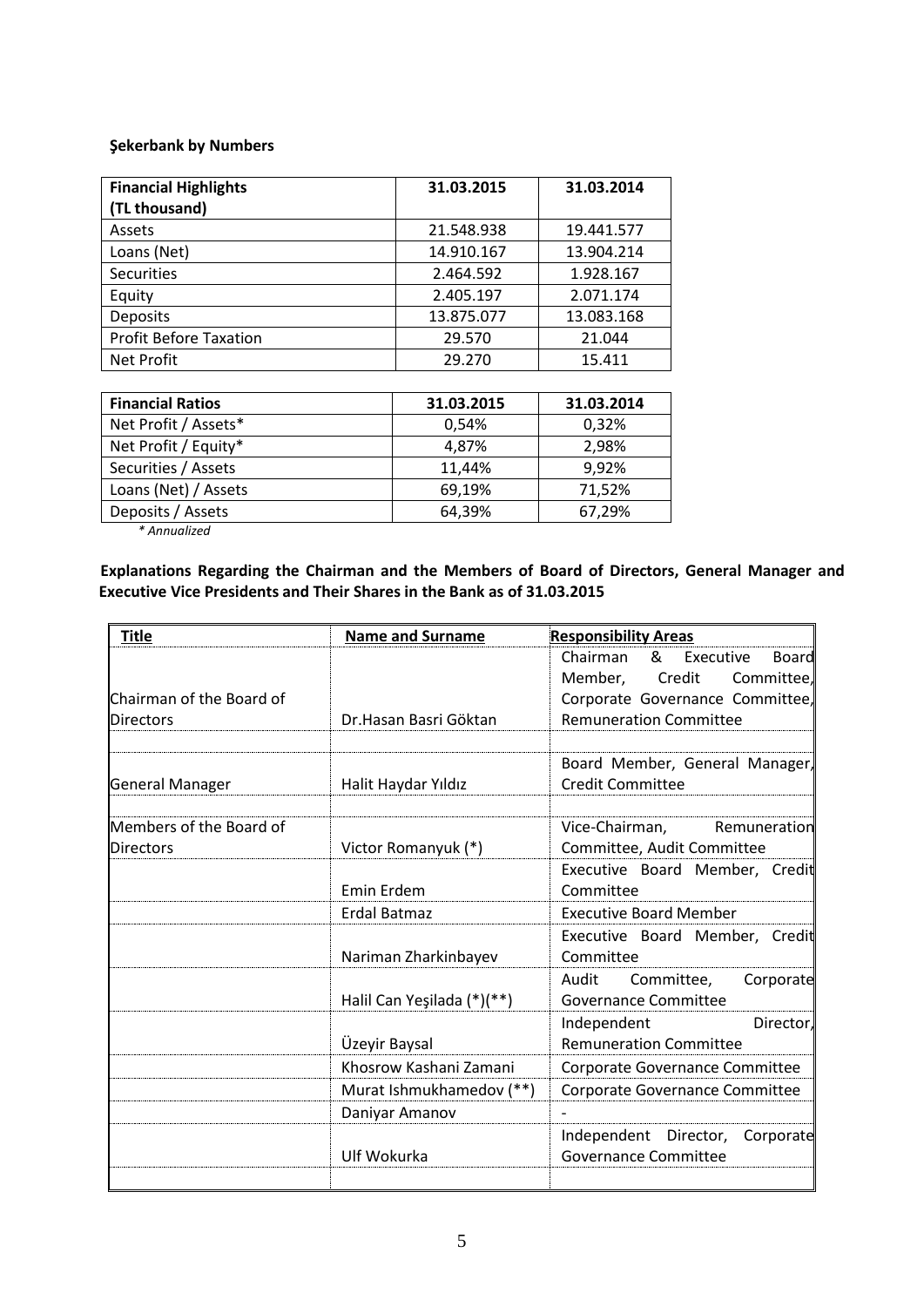|                                  |                     | Credit Legal and Managerial Follow -                                                                      |  |
|----------------------------------|---------------------|-----------------------------------------------------------------------------------------------------------|--|
| <b>Executive Vice Presidents</b> | Ali Güray Demir     | up                                                                                                        |  |
|                                  | Çetin Aydın         | Audit                                                                                                     |  |
|                                  | Nejat Bilginer      | <b>Human Resources</b>                                                                                    |  |
|                                  | Nihat Büyükbozkoyun | <b>Operations</b>                                                                                         |  |
|                                  | Selim Güray Çelik   | Financial Control, Budgeting<br>and<br>Planning,<br>Corporate<br>Strategic<br>Governance Committee        |  |
|                                  | Gökhan Ertürk       | <b>Retail Banking Marketing</b>                                                                           |  |
|                                  | Ramazan Karademir   | Control<br>Internal<br><b>Risk</b><br>and<br>Management                                                   |  |
|                                  | Orhan Karakaş       | Corporate and Commercial Banking<br>Marketing                                                             |  |
|                                  | Fatin Rüştü Karakaş | <b>Retail Credit Management</b>                                                                           |  |
|                                  | Salih Zeki Önder    | <b>Financial Institutions</b>                                                                             |  |
|                                  | Feyza Önen          | Treasury<br><b>Support Services</b><br><b>Corporate and Commercial Credit</b><br>Management and Follow-Up |  |
|                                  | Hüseyin Serdar      |                                                                                                           |  |
|                                  | Ahmet İlerigelen    |                                                                                                           |  |

*(\*) According to Communiqué Regarding Determination and Enforcement of Corporate Governance Principles of CMB, Serial: IV No: 56, Audit Committee members of the banks are accepted as independent members of the Board of Directors. Halil Can Yeşilada and Victor Romanyuk are Audit Committee Members of the Bank.*

*(\*\*)According to the Board of Directors' decision dated 29.04.2015 and numbered 100, the Board of Director Member Murat Ishmukhamedov has been appointed as the Audit Committee Member due to the end of the term of Halil Can Yeşilada.*

The Chairman of the Board of Directors Dr. Hasan Basri Göktan has total shares of 0.049 % in nominal, amounting to TRL 538 Thousand, Khosrow Kashani Zamani who is the Board of Directors Member has total shares of 0.013 % in nominal, amounting to TRL 137 Thousand, Hüseyin Serdar who is the Executive Vice President of Support Services has total shares of 0.003 % in nominal, amounting to TRL 30 Thousand which they obtained from public offering.

# **Summary on the Bank's Services and Fields of Activity**

The Bank's fields of activities cover extension of all kinds of cash and non-cash loans in Turkish Lira and foreign currencies, carrying out capital market transactions, accepting deposits in TL and FC and providing other banking services. As of 31 March 2015, the Bank provides service with 4.351 staff, 312 branches in the country.

# **Significant Developments**

On 06 February 2015, the rating company Kobirate Uluslararası Kredi Derecelendirme ve Kurumsal Yönetim Hizmetleri A.Ş. announced our Bank's Corporate Governance rating score as 9.11 (91.10%). The Bank's Corporate Governance score for the year 2014 is detailed as follows:

| <b>Sub-Categories</b>                     | Weight | Rates in 2013 | Rates in 2014 |
|-------------------------------------------|--------|---------------|---------------|
| <b>Shareholders</b>                       | 0.25   | %97.79        | %91,05        |
| <b>Public Disclosure and Transparency</b> | 0.25   | %85.78        | %90,68        |
| <b>Stakeholders</b>                       | 0.15   | %94.39        | %94,67        |
| <b>Board of Directors</b>                 | 0.35   | %88.17        | %89,93        |
| <b>Total</b>                              | 1.00   | %90.91        | %91,10        |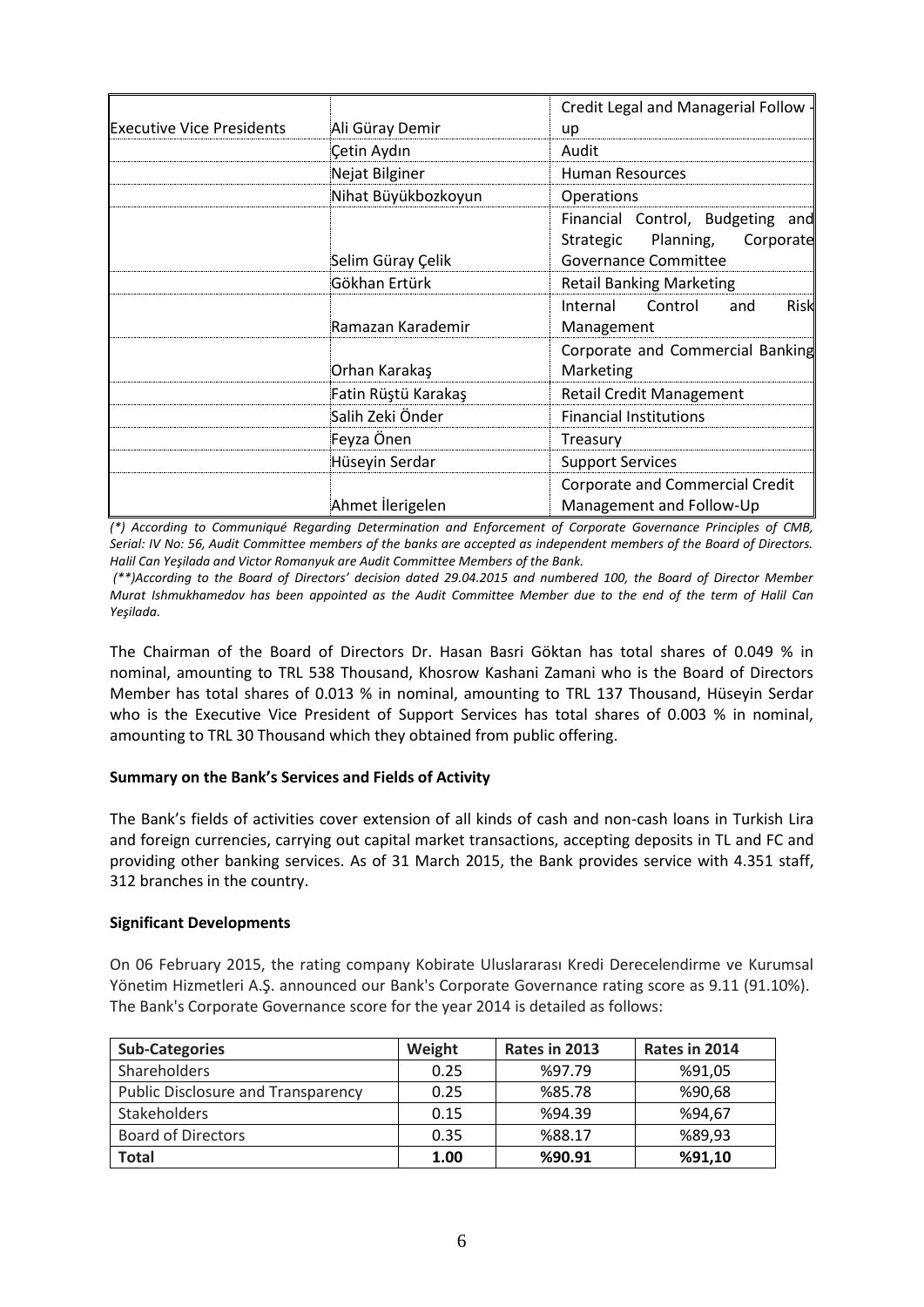In accordance with the article 378 "Early Detection and Management of Risk" of the Turkish Commercial Code based on the Board resolution number 43 dated 17.02.2015; it was resolved to create the "Committee for Early Detection and Management of Risk" to be responsible for early detection of the reasons that compromise the existence, development and continuation of the Bank, implementation of the necessary measures and management of the risk and remedies against them, the Committee is composed of the Executive Vice Presidents in charge of Internal Control and Risk Management, Internal Audit, Financial Control Budget and Strategic Planning, Corporate and Commercial Credit Management and chaired by the Board of Directors Member responsible for the Internal Systems of the Bank.

On February 23, 2015, Fitch Ratings has confirmed Şekerbank's Long Term International Foreign Currency and Local Currency Ratings as 'BB-', Short-Term Rating as B; Sovereign Rating as A+(TUR); Financial Capacity Rating as BB-; and Support Rating as 5, and raised its appearances from negative to stable.

At the Board meeting dated 25.02.2014; it was resolved that pursuant to the Articles of Association of the Bank and the provisions of the Turkish Commercial Code after deducting the deferred tax revenue in the amount of TL 14,724,344.03, which is not subject for the profit distribution, from the actual profit of TL 223,969,065.46 according to the independent audited financial statements of 2014 year, to distribute the remaining amount of TL 209,244,721.43 as follows, - TL 10,462,236.07 corresponding to 5% will be transferred to the Legal Reserves Account, - TL 198,782,485.36 remaining after transfer to the Legal Reserves Account, TL 14,724,344.03 that is the deferred tax revenue, and TL 63,947.43 that is in the retained earnings account, all of which total to TL 213,570,776.82, will be transferred to the Extraordinary Reserves account.

It was put to the vote and approved at the Ordinary General Assembly of Shareholders of the Bank that was held on 19.03.2014.

According to the letter sent by BTA Securities JSC, one of the main shareholders of the bank, and Kazkommertsbank JSC, the indirect shareholder of the Bank, , on March 03, 2015 Kazkommertsbank JSC has raised the shares of BTA Bank JSC to 99,09% by taking over the 47,415% of the shares of BTA Bank JSC owned by Kenes Rakishev and 4,26% of the shares of BTA Bank JSC owned by Samruk Kazyna; and Kenes Rakishev has become a main shareholder of Kazkommertsbank JSC by taking over the 16,02% of the shares of Kazkommertsbank JSC. Following the said share transfer, Kazkommertsbank JSC and Kenes Rakishev have become indirect shareholders of the bank in the ratio of 10,81% and 1,73%, respectively, due to the fact that BTA Securities JSC, which has 10,91% shares of our Bank, is fully owned by BTA Bank JSC.

The Bank sold uncollectable non-performing commercial and consumer loans including credit cards amounting to TRL 209.057.111 on 30 March 2015 at total TRL 15.100.000 in cash to Güven Varlık Yönetim A.Ş. - for TRL 2.200.000, to Destek Varlık Yönetim A.Ş. for TRL 7.200.000 and to Final Varlık Yönetim A.Ş. for TRL 5.700.000.

Pursuant to the Capital Markets Board's decision dated 3 February 2015 and numbered 3/128, the bond issuance of the total nominal value of TRL 122.000.000 with 140 days maturity, redemption date on 17 September 2015 and TRQSKBK91513 ISIN code has been completed through placement with qualified investors.

According to the Board of Directors' decision dated 29.04.2015 and numbered 100, the Board of Directors Member Murat Ishmukhamedov has been appointed as the Audit Committee Member due to the end of the term of Halil Can Yeşilada.